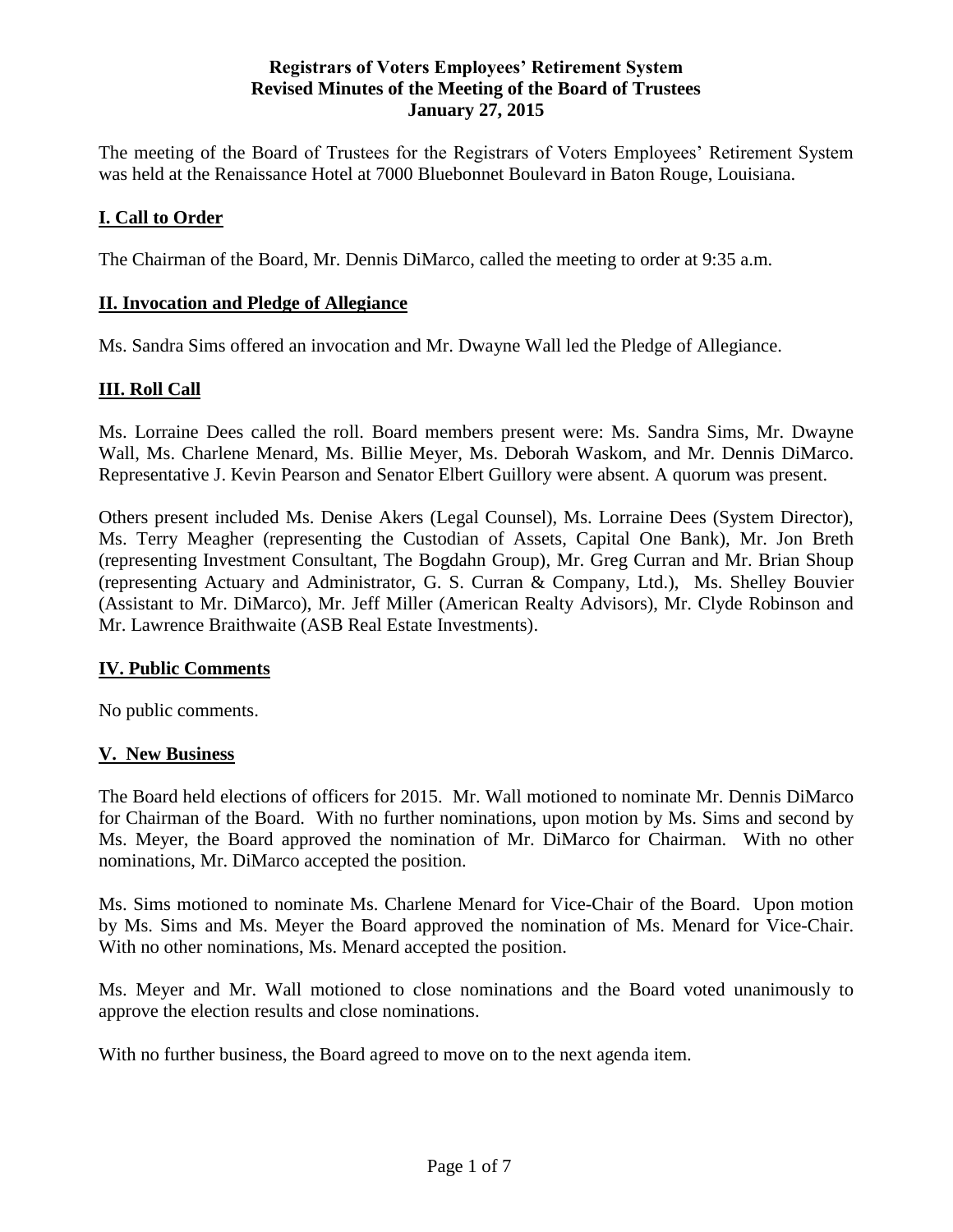## **VI. Review and Approval of Minutes**

Upon motion by Ms. Meyer and second by Ms. Menard, the Board voted unanimously to approve the minutes from the January 14, 2015 meeting.

With no further business, the Board agreed to move on to the next agenda item.

# **VII. Presentation by Capital One**

Ms. Meagher reminded the Board of an open invitation to setup online access to Capital One investments to view the monthly reports. Ms. Meagher directed the Board's attention to the Custodian Report. She briefly reviewed the invested assets as of December 31, 2014. She reviewed page 1 of the report, summarizing the ROVERS assets which totaled \$77,598,026 at year end. Page 3 of the report showed the changes in balance over the quarter with notes regarding movements of cash during the period. Page 4 of the report showed a history of asset changes over the past 4 fiscal years with a loss of \$405,054 over the last 6 months. Page 5 of the report showed the investment fees paid totaling \$148,884 over the last 2 Quarters. On page 6 of the report she reviewed recent purchases and sales of funds.

In Ms. Wyre's absence, Ms. Meagher directed the Board's attention to the Member Supplemental Savings Fund (MSSF) Performance Report. Ms. Meagher stated they are working on a new report format. She directed the board to Tab B of the report outlining the Portfolio Summary with assets totaling \$1,267,973 as of December 31, 2014. Page 3 of the report showed quarterly performance of 1.87% and one year of 3.68%. She stated that the benchmarks have been adjusted for the new asset allocation policy.

Ms. Waskom asked why the fund is holding 7.22% of total assets in cash. Ms. Meagher said the fund doesn't normally hold that much cash and it was just a timing issue of trades and should be invested in the near future.

Upon motion by Mr. Wall and second by Ms. Meyer, the Board voted unanimously to approve the Custodian Report and Member Supplemental Savings Report as presented by Ms. Meagher.

With no further business, the Board agreed to move on to the next agenda item.

## **VI. Presentation by the Investment Consultant, The Bogdahn Group**

Mr. Breth began by reminding the board that two Core Real Estate Funds had been invited to interview with the Board for a targeted \$4,000,000 investment to be funded out of the PIMCO Diversified Income Fund and the Templeton Global Bond Fund. The funds interviewed were openended funds with liquidity to make regular withdrawals.

Mr. Wall asked Mr. Breth about liquidity from the two funds. Mr. Breth said they could not guarantee liquidity on a quarterly basis, but may have to wait 3-6 months if the Board wanted to make a withdrawal.

Mr. DiMarco asked if there was still room for growth in the real estate sector. Mr. Breth said that the outlook for Fixed Income is muted and so he believes ROVERS needs an alternative to Fixed Income to target income yields of 5% and appreciation of 3% annually.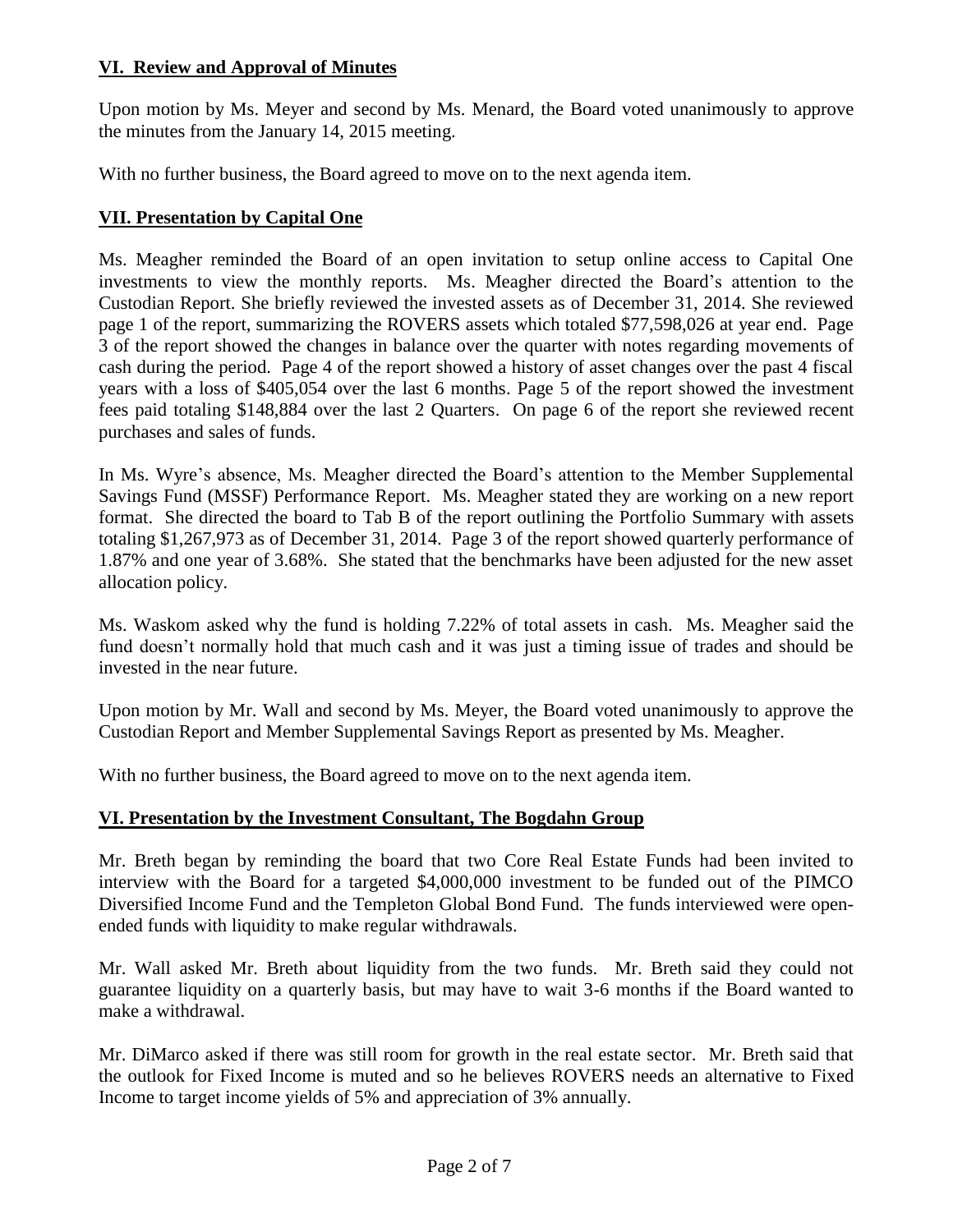Ms. Waskom stated that ROVERS lost \$3,000,000 in the real estate sector recently and is hesitant to make another investment in that sector. Mr. Breth said that the Core Real Estate Funds today are much safer than the Opportunistic Real Estate investments ROVERS made in the past.

Mr. Breth introduced Mr. Jeff Miller with American Realty Advisors. Mr. Miller thanked the Board for this opportunity and directed their attention to the presentation material. Page 1 stated their mission statement to provide superior returns, capital preservation, and growth. Page 2 highlighted that the firm has \$6.5 billion in assets under management (AUM) and the American Core Realty Fund has over \$2 billion in assets. Mr. Miller stated on page 3 that the firm is very serious about compliance and risk management. On page 4 he said they are focused on Institutional Quality Real Estate, seeking high-quality properties in the best locations. He then stated they are careful using leverage as leverage is a risk factor. Page 5 focused on income producing properties in growing metro submarkets that are innovation hubs. Mr. Miller pointed out on page 6 the market areas invested by the fund. Page 9 highlighted the focus on pure core assets of: Office Properties, Industrial Properties, Multi-Family Properties, and Retail Properties that define the NCREIF Fund Index, which is a collection of 33 open-end commingled funds pursuing a core investment strategy.

Ms. Waskom asked about the American Core Realty Fund history. Mr. Miller stated their Core Fund is 11 years old.

A snapshot of the fund on page 12 listed 77 properties, 92% leased by 824 tenants. The fund has 303 investors and a debt to asset ratio of 20.3% and Mr. Miller said that ratio has never been over 22% in the 11 year history.

Mr. Breth asked about the time frame for spending the undrawn commitments of \$65.6 Million. Mr. Miller said anywhere from 3-6 months.

Mr. Miller then stated that American Realty Advisors has never been sued by an investor.

Ms. Waskom stated she would like more information about the NCREIF Index which is the benchmark for Private Core Real Estate. Mr. Breth said the NCREIF Index has a wide spectrum of Core Funds in the collection.

Mr. Miller directed the Board to page 14 which shows their portfolio holdings versus the target ranges for the property type mix and geographic mix.

Mr. DiMarco was concerned about people moving out of multi-family housing and buying homes. Mr. Miller said that is a big question that their firm follows closely and they are seeing the renting population hold steady in the markets they are invested in multi-family housing.

Ms. Sims asked how American Core Realty is able to keep their debt level so low. Mr. Miller said they won't buy a property until they have the investors in place to fund. He said they have done joint-venture property purchases with other Core Real Estate Funds, but not many.

Mr. Miller directed the Board to page 20 which showed their performance history and distribution yield which has averaged 6.2% since inception.

Ms. Sims asked about the process to hire property managers and keep those fees low. Mr. Miller said they are constantly bidding out property management.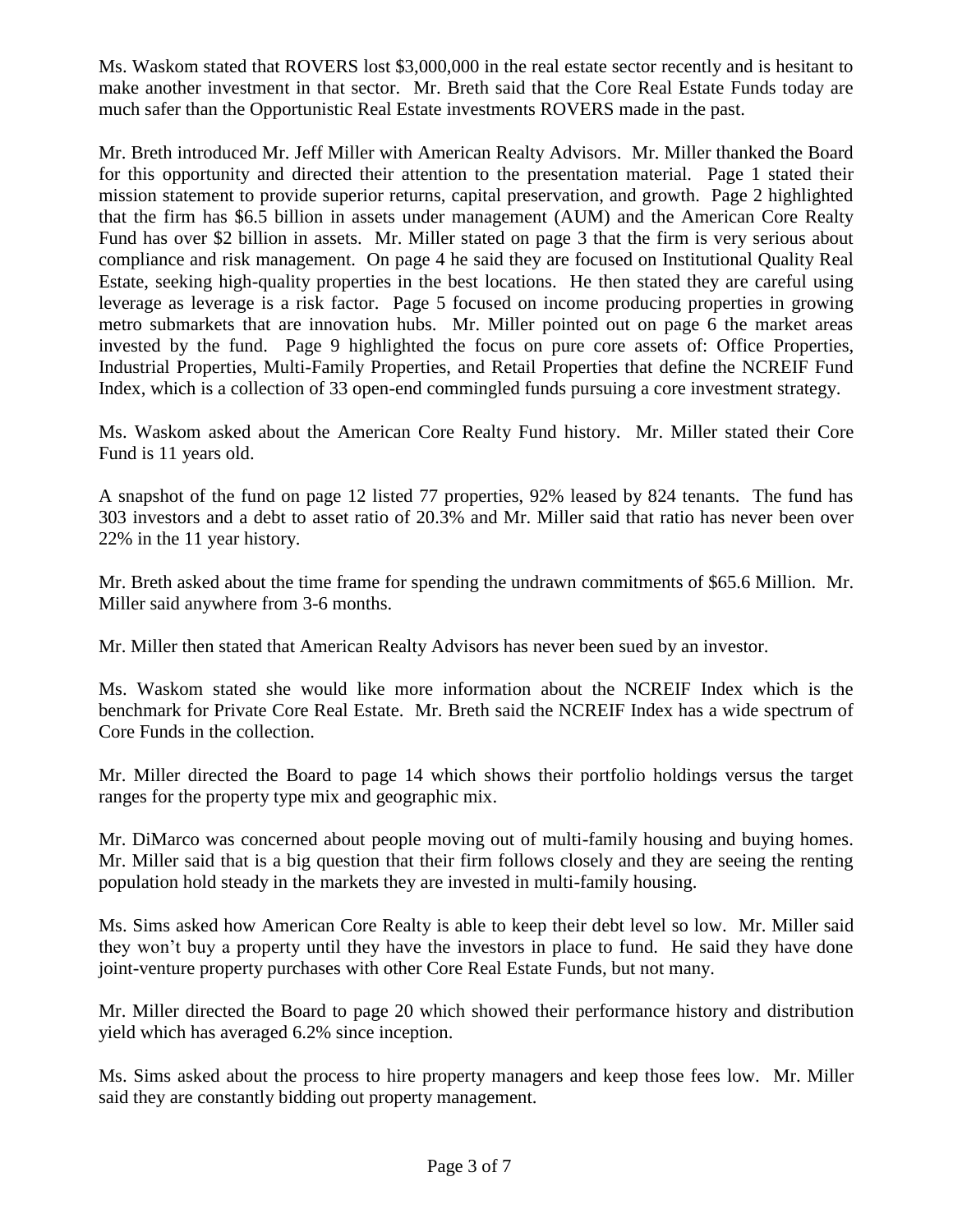Ms. Lorraine Dees asked what the fund fees would be for ROVERS. Mr. Miller said that on page 19 was their fee structure which is 1.10%.

Mr. Miller finished by saying the easy money in Real Estate is behind us and that Core Real Estate is a challenging market in which American Core Realty would excel. The Board thanked Mr. Miller for his time.

Mr. Breth introduced the next firm, Mr. Clyde Robinson and Mr. Lawrence Braithwaite from ASB Real Estate Investments. Mr. Robinson thanked the Board for the opportunity to present. He started out by stating ASB is committed to three things: performance, product, and people. On page 2 ASB has been in the top quartile NCREIF returns for the three, five, seven, and ten year periods with a proven strategy, conservative assumptions, and they have never had a default.

Mr. DiMarco asked if an investor has ever filed suit against ASB. Mr. Robinson said never in the 30 years of the fund's existence.

Mr. Robinson directed the Board to page 4 which showed a snap shot of ASB which has 211 properties totaling \$5.4 Billion in AUM amongst 299 institutional investors. The firm has a small Value Added Fund, but the majority of assets are in the Allegiance Real Estate Fund. He introduced Mr. Braithwaite to continue presenting.

Mr. Braithwaite directed the Board to page 7 and 8 which shows ASB has outperformed the index by 2.86% annualized in up years and by 2.52% in down years, demonstrating outperformance in both down and up markets compared to the benchmark. He stated on page 11 they maintain very low leverage at 19.4% with a target of 11-14% leverage, and an occupancy rate of 89%.

Mr. DiMarco asked if Residential meant Multi-Family Property. Mr. Braithwaite replied that is correct.

Ms. Waskom asked what type of retail properties they own. Mr. Braithwaite said they target high street urban retail at ground zero of the best metro markets. He said they have seen rent growths of 20% recently in those areas. Mr. Robinson said they are not investing in grocery centered retail like Whole Foods. They focus on high street – mass transit centered retail. They also like high-tech office space where they see future growth and high rents.

Mr. Braithwaite directed the Board to page 13 which showed their investment strategy. He said they are not buying the big shiny building, but rather identifying long-term tenant demand.

Mr. DiMarco asked how much of their debt/leverage was fixed rate. Mr. Braithwaite said about 75% was fixed debt and the other 25% variable.

Mr. Breth asked about unfunded commitments and the wait for a ROVERS investment. Mr. Braithwaite said it is a challenge to find the next property worth investing in and that the norm is a 3 to 4 quarter wait.

Mr. DiMarco asked about the investment fees for ROVERS. Mr. Robinson said the fee would be 1.25% for ROVERS.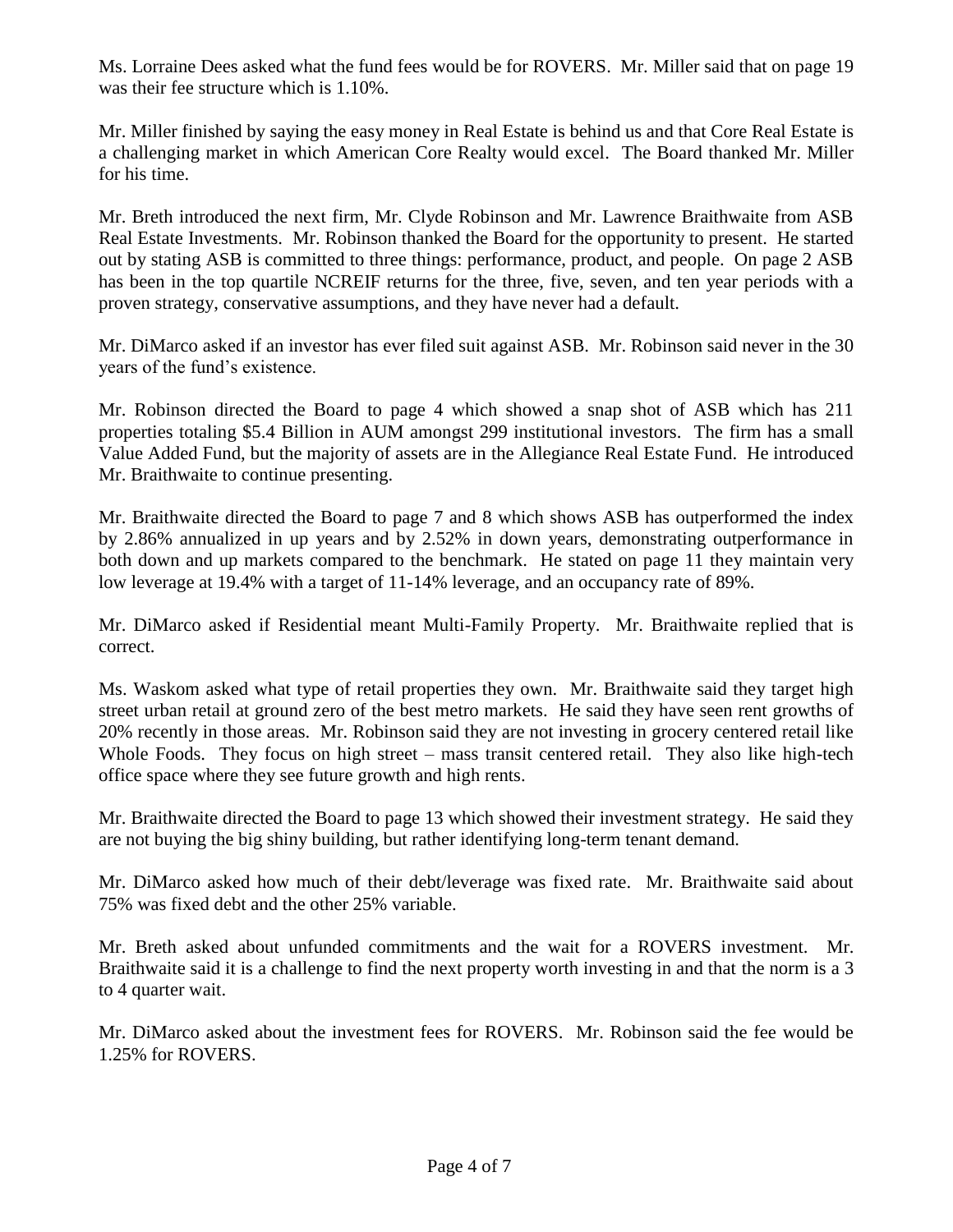Ms. Stephanie Little asked if there were other fees outside of the 1.25% management fee. Mr. Braithwaite directed the Board to page 48 which outlined their fee structure and said there are no other fees beside the asset management fee.

The Board thanked Mr. Robinson and Mr. Braithwaite for their time.

Mr. Breth stated that ASB has a higher fee of 1.25% with a 12 month wait to invest, while American Realty has a 1.10% fee with a 3 month wait.

Mr. DiMarco asked how many of The Bogdahn Group's clients are invested in Core Real Estate. Mr. Breth said a lot of their Florida based clients got into real estate back in 2009 and 2010 and that American Realty is the highest used manager for Bogdahn Group in this sector.

Mr. Breth recommended making a \$4 Million investment in American Core Realty Fund. Ms. Sims asked about the logistics of making the investment and Mr. Breth explained.

Upon motion by Ms. Waskom and second by Ms. Sims, the Board voted unanimously to invest \$4 Million in the American Core Realty Fund.

Mr. Breth directed the Board's attention to page 2 of the Monthly Flash Report as of December 31, 2014. He started off by reflecting on the drop in oil prices since June of 2014 and the effect on the markets. He directed the Board to page 6 saying that equities oversees continue to underperform in light of a strong U.S. Dollar. He added that high yield is not performing like Core Fixed Income. On page 10 he noted that fund performance for the QTD was up 0.60%, but that the 5 year performance of 6.91% was just under the target rate of 7.00%. He said we have reduced our Orleans Energy exposure from 5% to 2.6% of total assets. Mr. Breth stated that he would like to invite Orleans Energy to present an update for the Board. He noted that Advisory has underperformed their benchmark due to higher energy exposure. The Fixed Income Managers have returned 4.12% YTD. He added that CDK Realty is looking to reduce the asking price on some properties for sale. Mr. Breth said the PIMCO All-Asset Fund's exposure outside the U.S. has hurt their returns.

Mr. Shoup asked about Bill Gross's departure affect at PIMCO. Mr. Breth said that it hasn't impacted PIMCO as top managers are coming back to the company after Mr. Gross's departure.

Mr. Breth then updated the Board on CA Recovery Fund liquation discussions. He said Commonwealth has appointed an outside liquidator for approximately \$15,000 - \$20,000 in fees to liquidate the remaining assets. Mr. Breth is working with Commonwealth to make sure they do this in a sound manner. Ms. Akers stated they are working with MERS to oversee the liquidation.

Mr. Breth reviewed a letter The Bogdahn Group sent out recently to clients stating that Mr. Mike Welker, CEO and majority owner of The Bogdahn Group was purchasing most of the company stock with a goal of transitioning to allow employees to own a portion of the company in the longterm.

Ms. Akers stated that ROVERS has to give client consent to the change in ownership structure at The Bogdahn Group as required by the Securities and Exchange Commission (SEC).

Ms. Sims ask about liquidating Orleans Energy. Mr. Breth said we risk selling at the bottom, but he would recommend asking Orleans Capital Management to present to the Board at the next meeting to review both the Core Fixed Income and Energy Funds.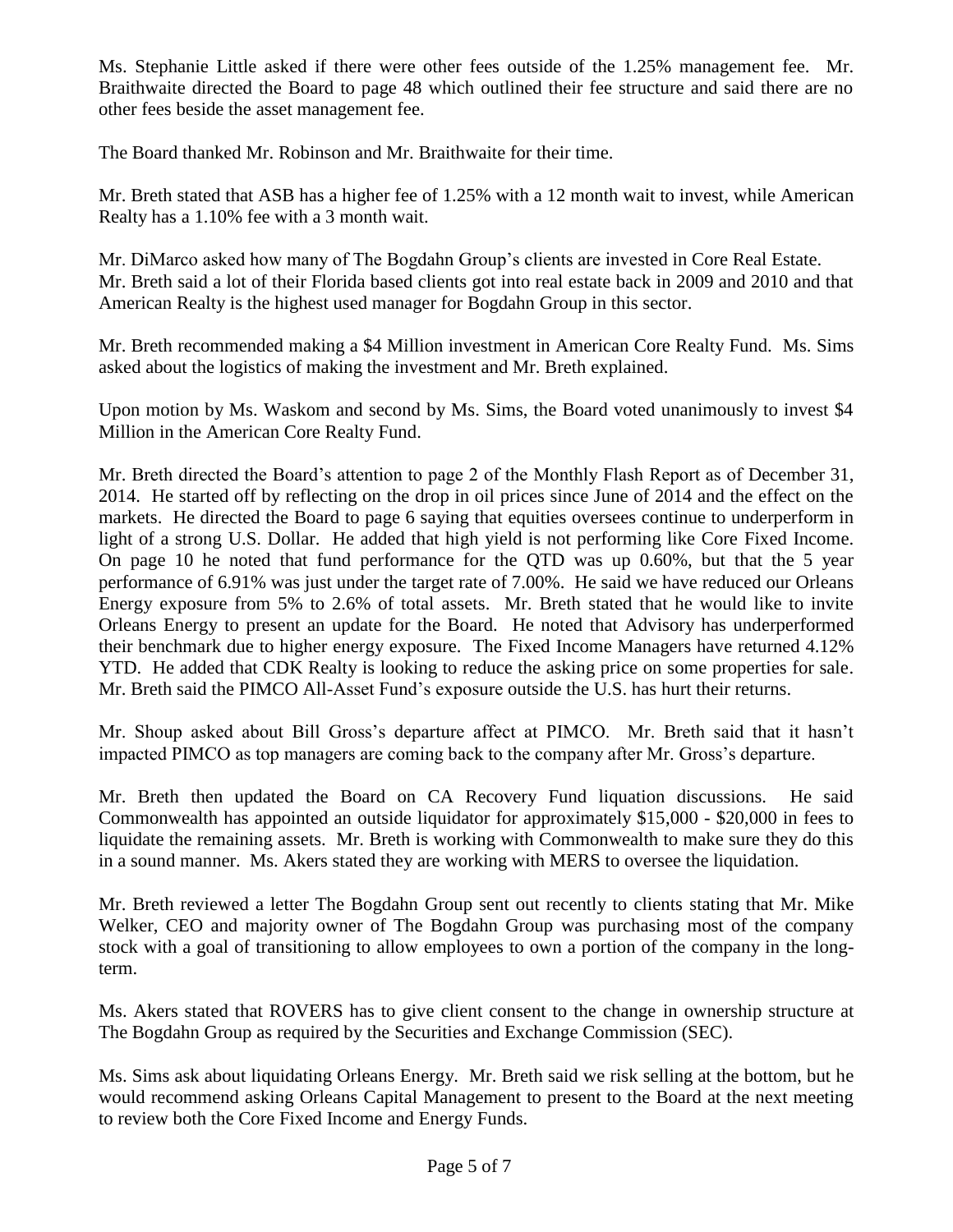Upon motion by Ms. Waskom and second by Mr. Wall, the Board voted unanimously to accept the Bogdahn Group report.

Upon motion by Ms. Waskom and second by Ms. Meyers, the Board voted unanimously to suspend the rules to amend the agenda to add The Bogdahn Group Client Consent Form.

Upon motion by Ms. Sims and second by Ms. Menard, the Board voted unanimously to approve the Bogdahn Group Client Consent Form.

With no further business, the Board agreed to take a short recess.

## **VII. Report from the System's Attorney**

Ms. Akers began by discussing an Earnable Compensation Policy. She recommended a policy regarding "earnable compensation" to be:

This Board interprets "earnable compensation" at La. R.S. 11:2031(9) literally to be "the full rate of compensation that would be payable to the member (employee) if he worked the full working time" and does not include any per diem allowance, such as car allowance or other allowance for expenses incurred as an incident of employment. See La. Atty. Gen. Op. No. 2002-0329 and its reference to the definition of "per diem" as "an allowance for daily expenses."

Upon motion by Ms. Waskom and second by Ms. Meyer, the Board voted unanimously to adopt the policy read by Ms. Akers.

Next, Ms. Akers addressed the status of a Leave Conversion Policy. She stated that Ms. Dees recently submitted data to the system actuary for review and should have more information at the next meeting.

Ms. Akers updated the Board on the Commonwealth litigation by stating the court ruling over their case has denied their claim against Stone & Youngberg as co-conspirator. She said that Mr. Swanson has filed a motion for reconsideration and then to certify the ruling as a final judgment if reconsideration is not granted, so that the appeal process can begin promptly.

Upon motion by Ms. Sims and second by Ms. Meyer, the Board voted unanimously to accept Ms. Aker's report.

With no further business, the Board agreed to move on to the next agenda item.

## **VIII. Presentation by G. S. Curran & Company**

Mr. Brian Shoup directed the Board's attention to the Budget vs. Actual Expense Report for QTD December 31, 2014. He noted that budget expenses are below 50% except lines 502a Audit Fees, 502c GASB 67 Payroll Audits, and 503b Legal Fees (Tax) due to one-time expenses paid for the year. Mr. Shoup directed the Board to the Profit and Loss pointing out a net loss of \$1,044,993 for the first half due to investment losses of \$2,385,704. He directed the Board to the Balance Sheet which showed the bank balances and other current assets totaling \$79,017,567 and noted these statements are unaudited and unofficial.